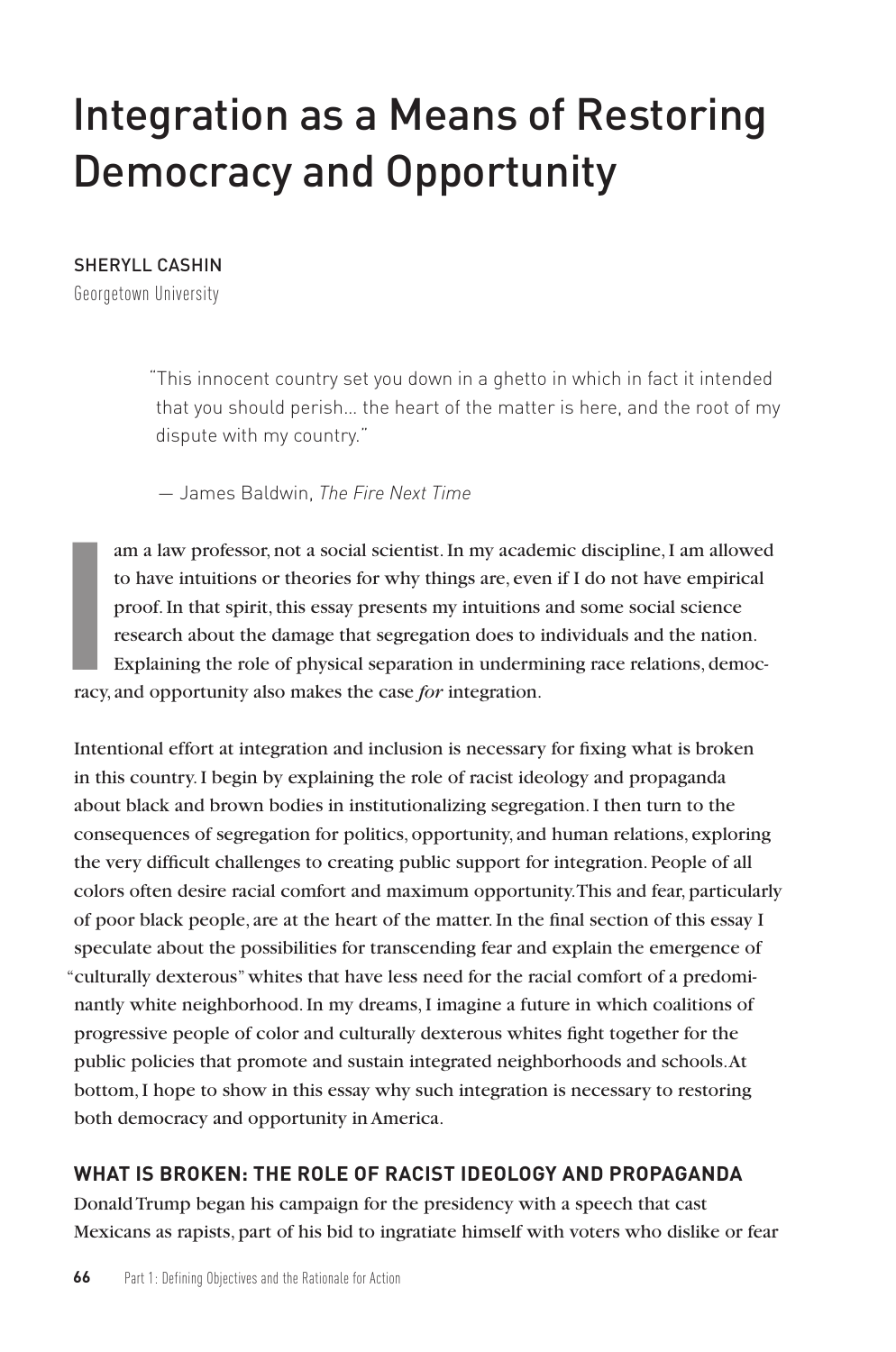undocumented immigration. During a debate, he associated "the blacks" with "inner cities," which he described as "a disaster education-wise, job-wise, safety-wise, in every way possible."1 Both of these stereotypes, of Mexicans and African-Americans, are premised, in differing ways, on divergence of these groups from a presumed norm of dominant American whiteness.

That norm, sometimes unspoken or dog-whistled, sometimes stated plainly by avowed white supremacists or nationalists, was constructed and reified for centuries. It predates the old Jim Crow. The ideology of white supremacy—created and propagated by patriarchs—required separation in all forms of social relations. The ideology told whites in particular that they could not marry, sleep with, live near, play checkers with, much less ally in politics with a black person. It built a wall that supremacists believed was necessary to elevate whiteness above all else. A dominant whiteness constructed by law and often backed by racial terror was embedded in people's habits.

This ideology was the organizing plank for regimes of oppression that were essential to American capitalism and expansion—from slavery, to indigenous and Mexican conquest, to exclusion of Asian and other immigrants, and later to Jim Crow. Lawgivers constructed whiteness as the preferred identity for citizen and country and then set about protecting this fictional white purity from mixture. Segregation law began with penalizing interracial sex in the seventeenth century. Over the next three centuries, our nation was caught in a seemingly endless cycle of political and economic elites using law to separate light and dark people who might love one another, or revolt together against supremacist regimes created by the economic elite.<sup>2</sup>

As Gunnar Myrdal would write in his classic treatise on America race relations, *An American Dilemma*, the central animating rationale for the regime of Jim Crow segregation was fear of black men having sex with white women.<sup>3</sup> It was easy to use this ruse to garner widespread support for segregation, and false accusations against black men would regularly incite lynching. The ideology of supremacy animated not only Jim Crow but also eugenics laws authorizing state-enforced sterilization of undesired populations, as well as a 1924 federal law that banned or severely restricted immigration for all nationalities except people from northern Europe. Limiting immigration of colored and olive people, forcing sterilization, and forcing separation by Jim Crow laws and private practices would continue for much of the twentieth century, and all of it redounded to the benefit of white upper classes.<sup>4</sup>

The Supreme Court's landmark case of *Village of Euclid v. Ambler Realty* was decided in 1926. In it the court condoned what is now referred to as "Euclidian zoning," endorsing the idea that certain uses of land, like duplexes, were "parasitic" on singlefamily homes and the people who lived there and therefore should be separated from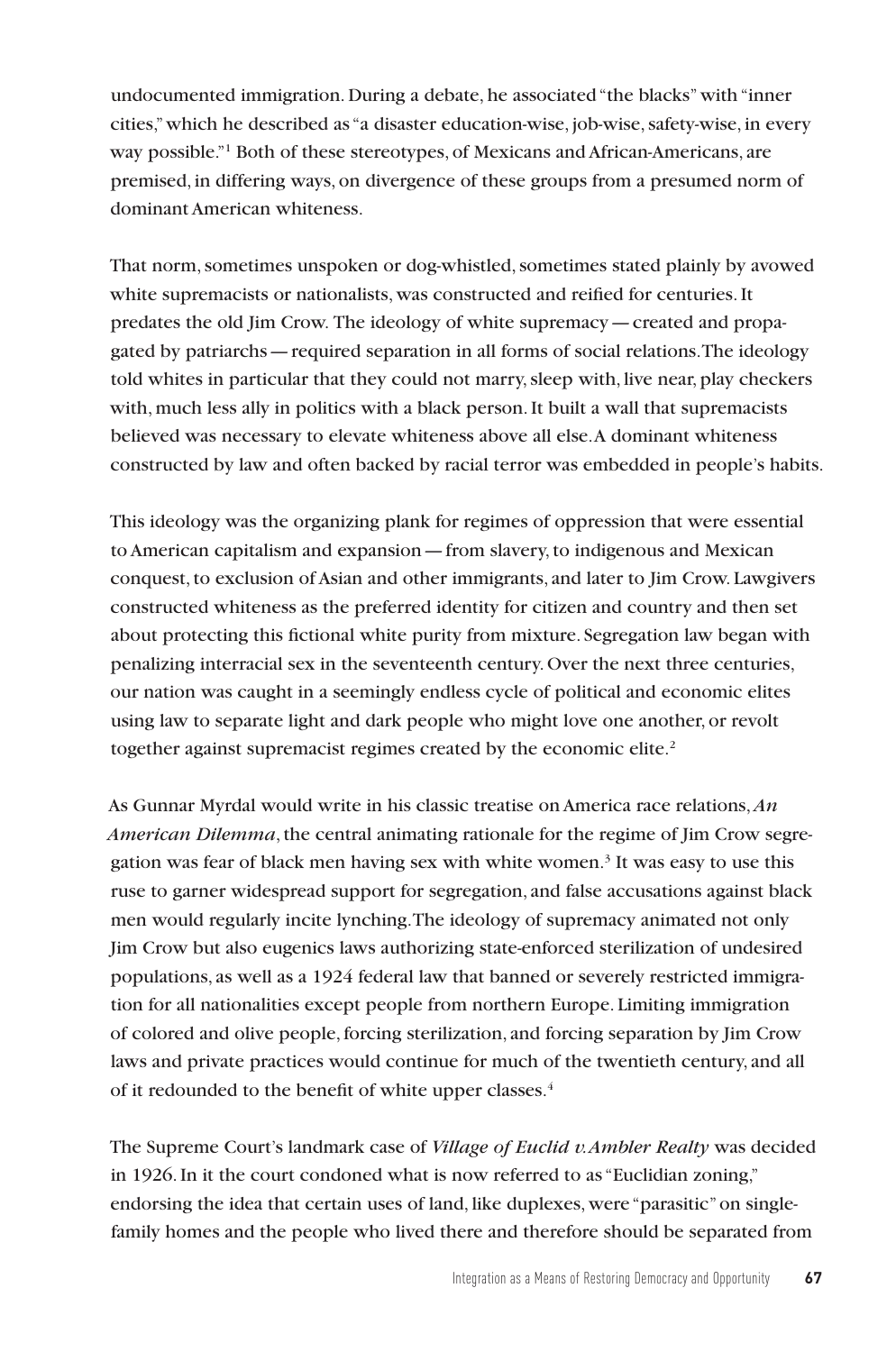these idealized neighborhoods. The court had banned racial zoning in *Buchanan v. Warley* in 1917, but Euclidian zoning and other practices like racially restrictive covenants and unregulated racial discrimination would accomplish the widely held goal of residential racial segregation. Physical segregation, like the vanquished regime of anti-miscegenation, is also a legacy of our nation's multi-century effort to construct and insulate whiteness. The history of orchestration and intention behind physical segregation is beyond the scope of this essay but has been told by many.<sup>5</sup> Suffice it to say that the ideology of supremacy animated this orchestration, and the architecture of separation endures. As Maria Krysan and co-authors argue in their paper for this symposium, both discrimination against renters and buyers and racially biased preferences by those seeking housing contribute to segregation. Race continues to shape housing markets, as do weak antidiscrimination enforcement and exclusionary zoning in which affluent towns intentionally prevent affordable housing, even market-rate apartments, from invading their turf. These practices and zip code profiling, which steers commercial and retail investment toward overwhelmingly white, poverty-free areas, enable current masters of the universe, and others with choices, to insulate themselves from populations they do not want to deal with.<sup>6</sup>

Racial polarization and contestation remain. Gerrymandering segregates politics. The average Republican congressperson represents a district that mirrors the overwhelmingly white America of 1972, while the average Democrat represents a district that looks like the projected diversity of America in 2030.<sup>7</sup> The end result is a clash of distinctly different worldviews—the difference, say, between those who resented and those who loved a Super Bowl commercial featuring "America the Beautiful" sung in seven different languages. In a segregated nation where many people and the leaders who represent them get little practice at pluralism, democracy is broken.

## **THE CONSEQUENCES FOR OPPORTUNITY**

Segregation not only damages democracy, it undermines opportunity. The American dream is also broken for many in the United States. As underscored in the framing paper for this symposium and the recent work of economists and others, place, where one lives, greatly affects opportunity. Only about 30 percent of black and Latino families reside in middle-class neighborhoods where less than half of the people are poor. Meanwhile, more than 60 percent of white and Asian families live in environs where most of their neighbors are not poor. The majority of whites and Asians live in neighborhoods with a poverty rate below 14 percent. As urban sociologist John Logan put it, "It is especially true for African Americans and Hispanics that their neighborhoods are often served by the worst-performing schools, suffer the highest crime rates, and have the least valuable housing stock in the metropolis."8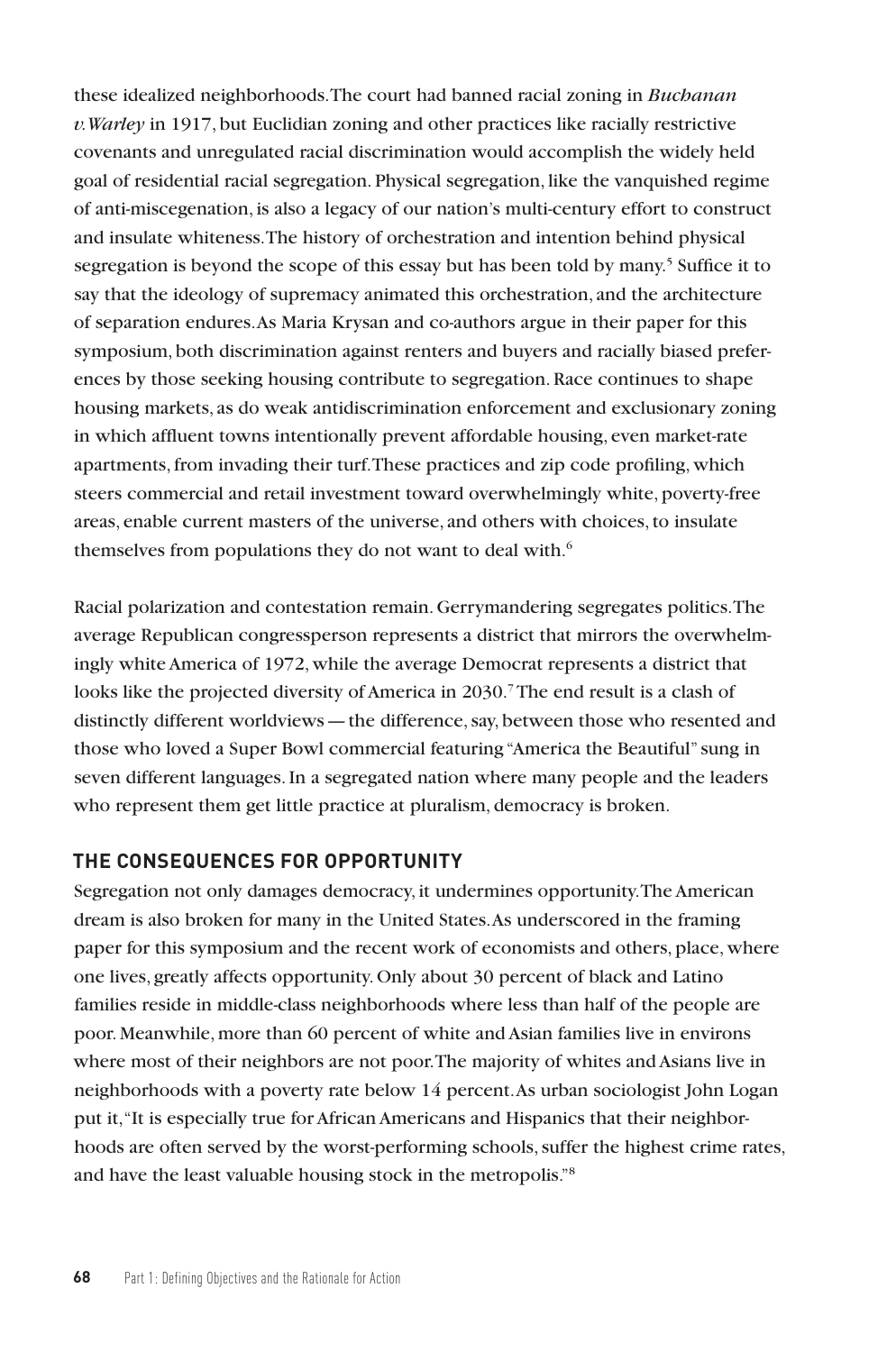Five decades of social science research demonstrate what common sense tells us. Neighborhoods with high poverty, limited employment, underperforming schools, distressed housing, and violent crime depress life outcomes. They create a closed loop of systemic disadvantage such that failure is common and success aberrational. Even the most motivated child may not be able to overcome unsafe streets, family dysfunction, a lack of mentors and networks that lead to jobs and internships, or the general miasma of depression that can pervade high-poverty places. One study found that a high-poverty neighborhood virtually guarantees downward mobility.<sup>9</sup> Living in a severely disadvantaged neighborhood impedes the development of verbal cognitive ability in children, correlates to a loss of a year of learning for black students, and lowers high school graduation rates by as much as 20 percent.<sup>10</sup> Most of the families living in urban, high-poverty neighborhoods have been stuck there for generations.<sup>11</sup>

At the other extreme, those privileged to live in high-opportunity neighborhoods rise easily on the benefits of exceptional schools and social networks. Anyone who has spent time in high-opportunity quarters knows intuitively what this means—the habits you observe, the people and ideas you are exposed to, the books you are motivated to read. Segregation of the highly educated has increased even faster than that of the affluent. As of 2009, according to census data, only seventeen counties in America had a population in which more than half are college educated. College graduates living in America's most highly educated metro areas are more residentially isolated than African Americans.<sup>12</sup>

The same forces that create geographic disadvantage for many blacks and Latinos also disadvantage struggling white people. In an American metropolis stratified into areas of low, medium, and high opportunity, place is a disadvantage for anyone who cannot afford to buy a home in a premium neighborhood.<sup>13</sup> One study found that only  $42$ percent of American families now live in middle-income neighborhoods, down from 65 percent in 1970.14 This is due to the rising segregation of the affluent and the poor from everyone else. As the framing paper discusses, income segregation has grown fastest among black and Hispanic families, and high- income families of all races are now much less likely to have middle- or low-income neighbors. Concentrated poverty neighborhoods and the number of people living in them have risen dramatically since 1970. And concentrated poverty is growing fastest in the suburbs.15

What happens in a society in which income and wealth are increasingly concentrated in certain neighborhoods? Bastions of affluence tend to create disadvantage elsewhere. Douglas Massey invokes Charles Tilley's phraseology and calls it "opportunity hoarding." Massey argues that where social boundaries conform to geographic ones, the processes of social stratification that come naturally to human beings become much more efficient and effective. In his words: "If out-group members are spatially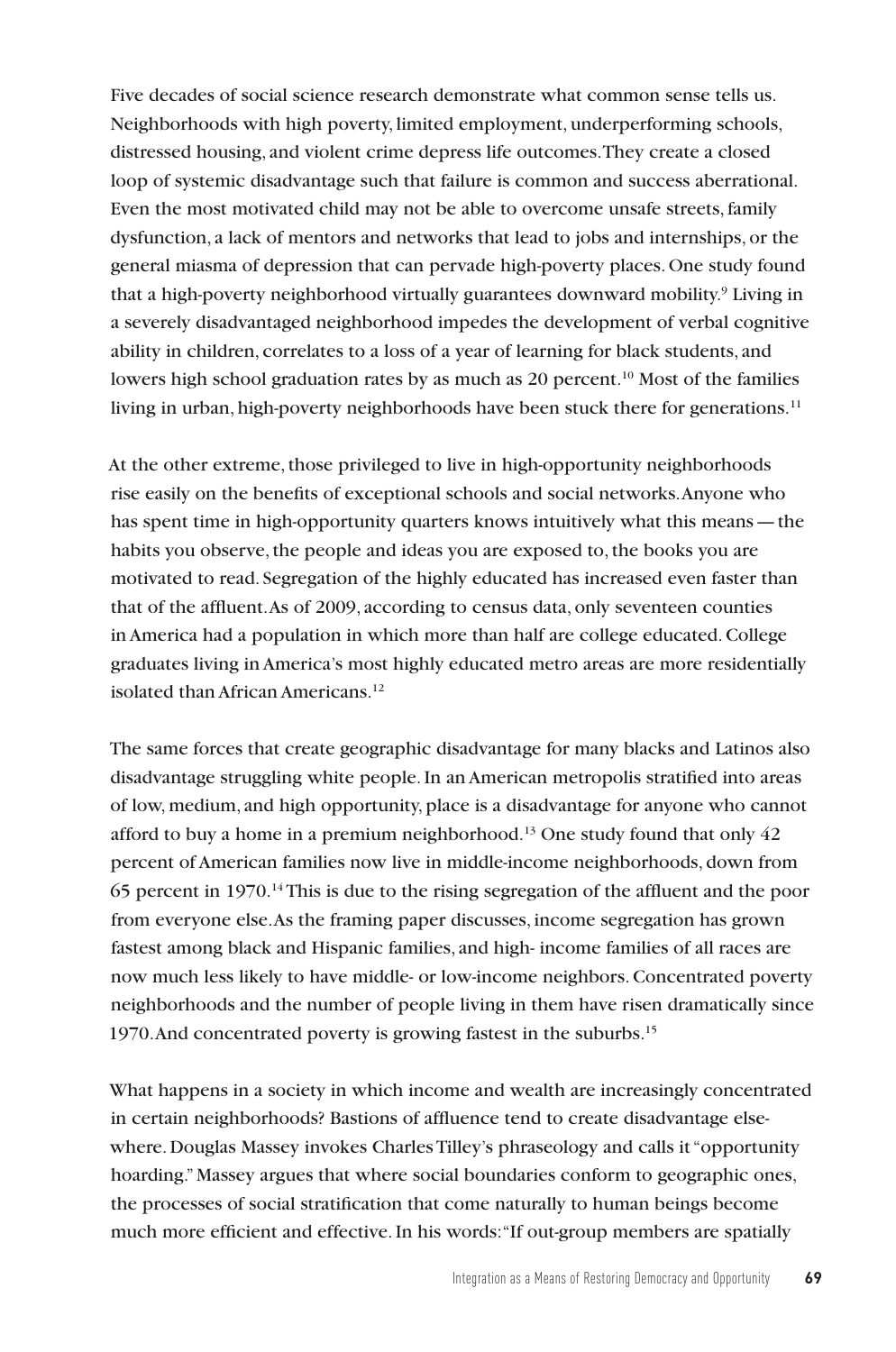segregated from in-group members, then the latter are put in good position to use their social power to create institutions and practices that channel resources away from the places where out-group members live." The same power can be used to "direct resources systemically toward in-group areas."16 Segregation puts affluent, highopportunity places in direct competition with lower-opportunity communities for finite public and private resources. And affluent jurisdictions are winning, sometimes because they are subsidized by everyone else.17

Rising geographic separation of the affluent, then, appears to contribute to rising inequality.18 It is not surprising that both income inequality and income segregation rose at the same time. As those with power to set wages for others became ever more residentially isolated from people who really need their paychecks, CEO-to-worker pay rose precipitously, increasing 875 percent between 1978 and 2012.19

Meanwhile, places with a sizeable middle class that enable poor families to live among them have higher rates of upward mobility for poor children.<sup>20</sup> And yet segregation, and the parochial benefits that come with it for those living in poverty-free havens, undermine the willingness of many to try integration. As one town councilman in a distressed older suburb bemoaned, "We've lost that sense as Americans that we can all live together and that's part of what's made the inequality in this country so crass and gross. People don't want to be around each other anymore."21

As the framing paper sets out, integration produces ample social and economic benefits, including reducing racism. While there are many fairness arguments for increasing equity or reducing inequality of opportunity between advantaged and disadvantaged places and people, advocates of equity must acknowledge that segregation is an underlying cause of the political constraints to procuring more equity. Affluent people concentrated in advantaged enclaves don't volunteer to pay more taxes to invest in other people's children or other jurisdictions' needs. At minimum, integration and equity advocates should acknowledge that the ends of equity and integration are not mutually exclusive. Coalitions to support integration are likely to have many natural reasons for supporting more equitable investments in disadvantaged places.

Integration weariness is common among black folk, perhaps as much as integration wariness or avoidance is common among non-dexterous whites (as I describe in the next section). Integration weariness on the part of African Americans may stem from being tired of being disappointed by an America that has not lived up to the ideals of *Brown v. Board of Education*. It may also stem from exhaustion with anti-black microand macro-aggressions. Whatever the source of integration weariness, by whoever harbors it, here is a hard truth: we can't fix what is broken in politics, in human relations, in disparate opportunity, without addressing a fundamental underlying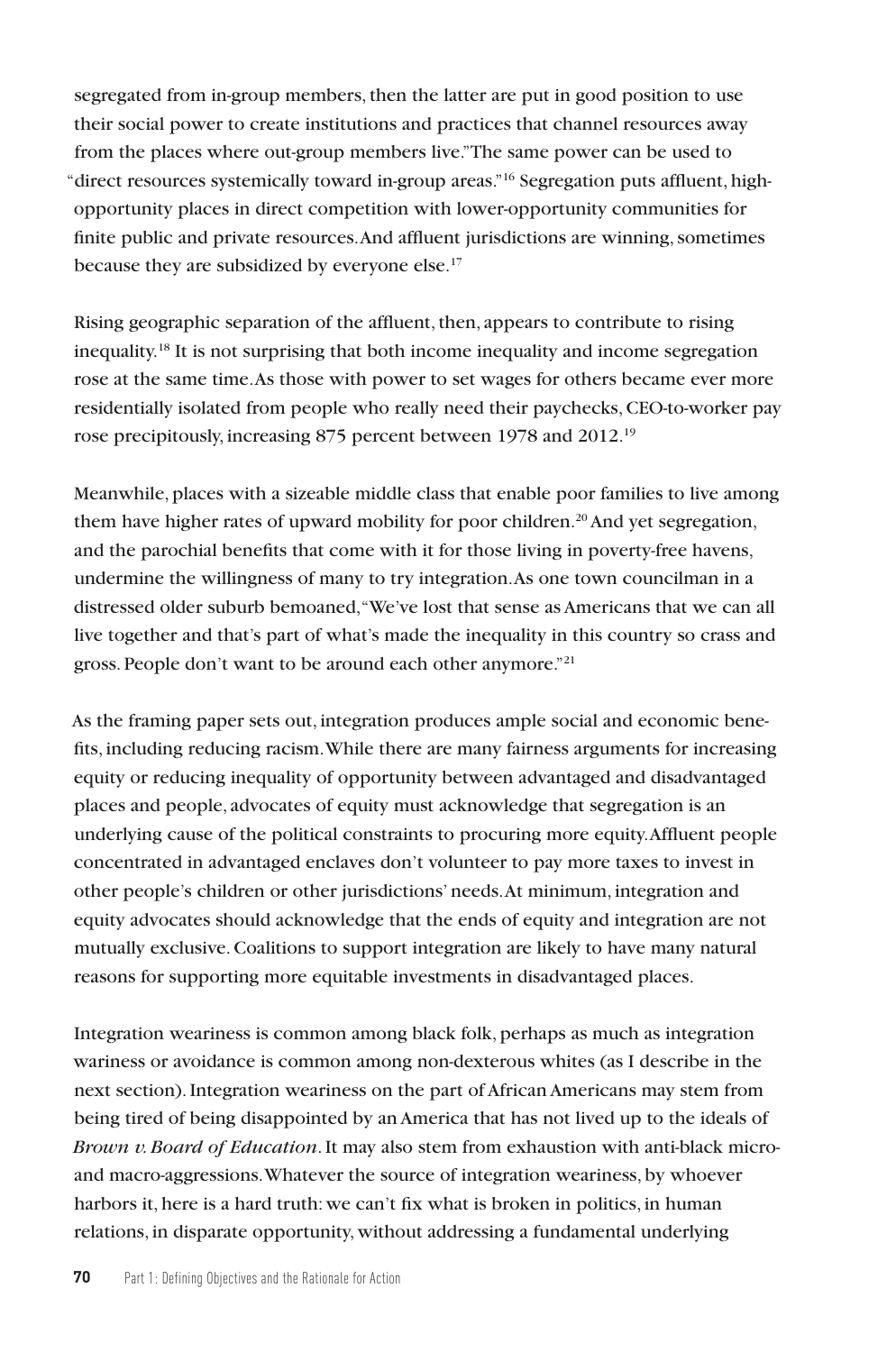cause: segregation. There are many public policies that help promote integration and have been shown to produce successes, including inclusionary zoning (Montgomery County, MD) and magnet schools (The Sheff Movement, Hartford metropolitan area). What is missing is more political will, and there are pointed reasons for this lack of support.

## **THE CHALLENGES TO CREATING PUBLIC SUPPORT FOR INTEGRATION**

Dr. Robin DiAngelo, an anti-racism scholar and educator, coined the term "white fragility" to describe "a state in which even a minimum amount of racial stress becomes intolerable, triggering a range of defensive moves." Segregation fuels it. Most whites in America live in majority-white settings. As the framing paper points out, the average white person lives in a neighborhood that is 76 percent white. For segregated whites, their social environment "protects and insulates them from race-based stress," DiAngelo writes. Such insulation "builds white expectations for racial comfort while at the same time lowering the ability to tolerate racial stress." "Racial stress," she continues, "results from an interruption to what is racially familiar."<sup>22</sup>

We don't like to admit that the ideology of white supremacy is still with us in the expectations that many whites have. Expectation of racial comfort, of white dominance, may explain why most whites still state preferences for majority-white neighborhoods. As the framing paper points out, in 2001, the threshold at which whites would likely avoid purchasing a home in a neighborhood was 15 percent blackness. Hopefully, whites' current capacity for neighborhood exposure to black people has risen. But whatever the threshold for avoidance is today, it is important to consider the *reasons* for such avoidance. Black people remain the group all non-blacks are least interested in integrating with. Why? Allow me to speculate.

Social psychologists have documented implicit associations of blackness with criminality.<sup>23</sup> While the stereotype of the black male sexual predator helped justify the old Jim Crow, I believe a modern stereotype of the "ghetto" dweller or "ghetto thug" is part of the spoken and unspoken subtext of fair housing debates. There is a spatial dimension to anti-black stereotyping that goes beyond class. Residents of hyper-segregated neighborhoods are more likely than other groups to be black.<sup>24</sup> Hyper-segregation facilitates a unique form of othering. To be "ghetto" has a widespread negative connotation in America, one that many if not most people of all colors disassociate from.

There are codes of the street, incubated in concentrated black poverty, that some black males feel pressured to adopt as a mode of personal survival.<sup>25</sup> Such codes, participated in by a small subset of black urban residents, glorified in gangsta' rap, propagated in near-constant news stories about urban crime, may explain widespread fear of black males. My mild-mannered, slight, conventionally-dressed, Harvard-educated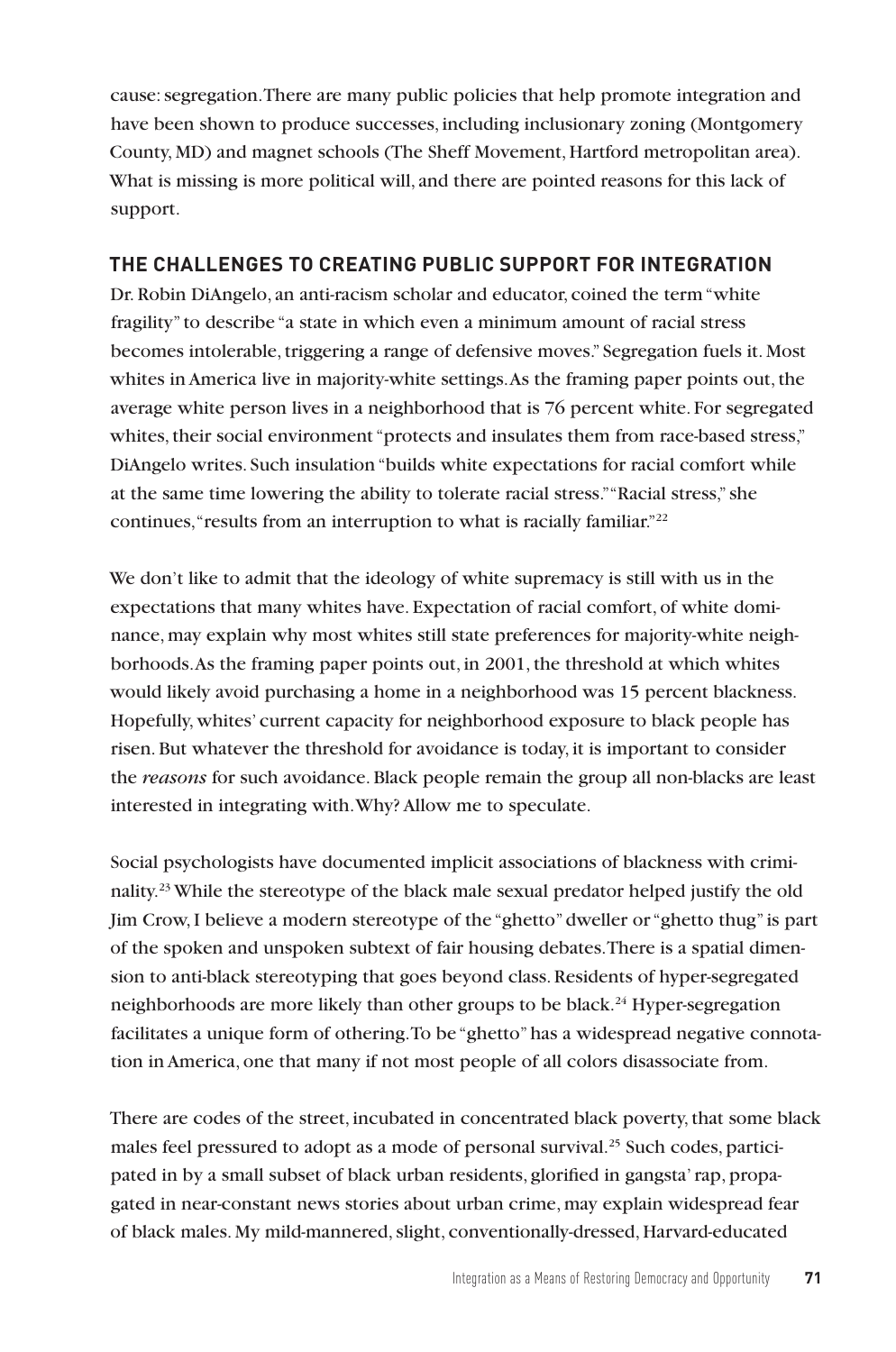husband watches women cross the street when he encounters them on the sidewalk. An African-American man who lives in a tony suburb speaks of the dramatic difference in how he is treated when he walks the neighborhood with and without his family, even among neighbors who know him. When he walks solo, he says, he becomes a "thug."<sup>26</sup> Only a relatively small number of census tracts might be called a "ghetto," whether by folk who live elsewhere who are casting aspersions or by residents themselves who may use the term to describe their reality. (I have heard both).

Despite its European origins, in the United States the word is associated not just with concentrated poverty but also with blackness. Demographers use a threshold of 40 percent poverty to define concentrated poverty and, as the framing paper points out, the number of these census tracts has risen from about 2500 in the year 2000 to 4400 in 2009–2013. Below is a table of extreme poverty census tracts with some of the features associated with ghettoes—very high levels of household and child poverty, violence, single motherhood, boarded or vacant properties, to name some of the potential indicia. The table underscores that not all of the most distressed, concentrated poverty census tracts are predominantly black, though many of them are. Such places, small in number, loom large in the American psyche and in American race relations. They contribute to a continued fear and loathing about black bodies, and sometimes middle- and upper-class black people are participating in the othering. Even in Washington, DC, where Democrats outnumber Republicans by about 12 to 1, and where African Americans for many years controlled government, political leaders pursued punitive laws that fueled mass incarceration and filled DC prisons with young black men.27 The same black political leadership was also slow to adopt an inclusionary zoning ordinance and pursued policies that displaced many poor residents from the city.<sup>28</sup>

Concentrated poverty, particularly of the black kind, contributes to the flight of others with choices to perceived higher ground.<sup>29</sup> Families with children are especially motivated to avoid high-poverty schools or neighborhoods, such is the fear that a child will be caught in the undertow of downward mobility associated with concentrated poverty and described above in the section on disparate opportunity.30 Elsewhere I have described the intentional public policies that created concentrated black poverty.31 Had governments not intentionally created black ghettoes, I suspect we would be much further along in the project of dismantling Jim Crow. If you, the reader, can indulge yourself in the thought experiment of a nation without ghettoes, perhaps you can also imagine the wider range of choices people of all classes and races might have for schools and neighborhoods in a ghetto-free nation. Blackness would be less likely to be associated, consciously or unconsciously, with hysterical negatives. Policies and preferences of avoidance might be less common and individuals and institutions less risk averse, more willing to try to enter or invite robust diversity. Above all, poor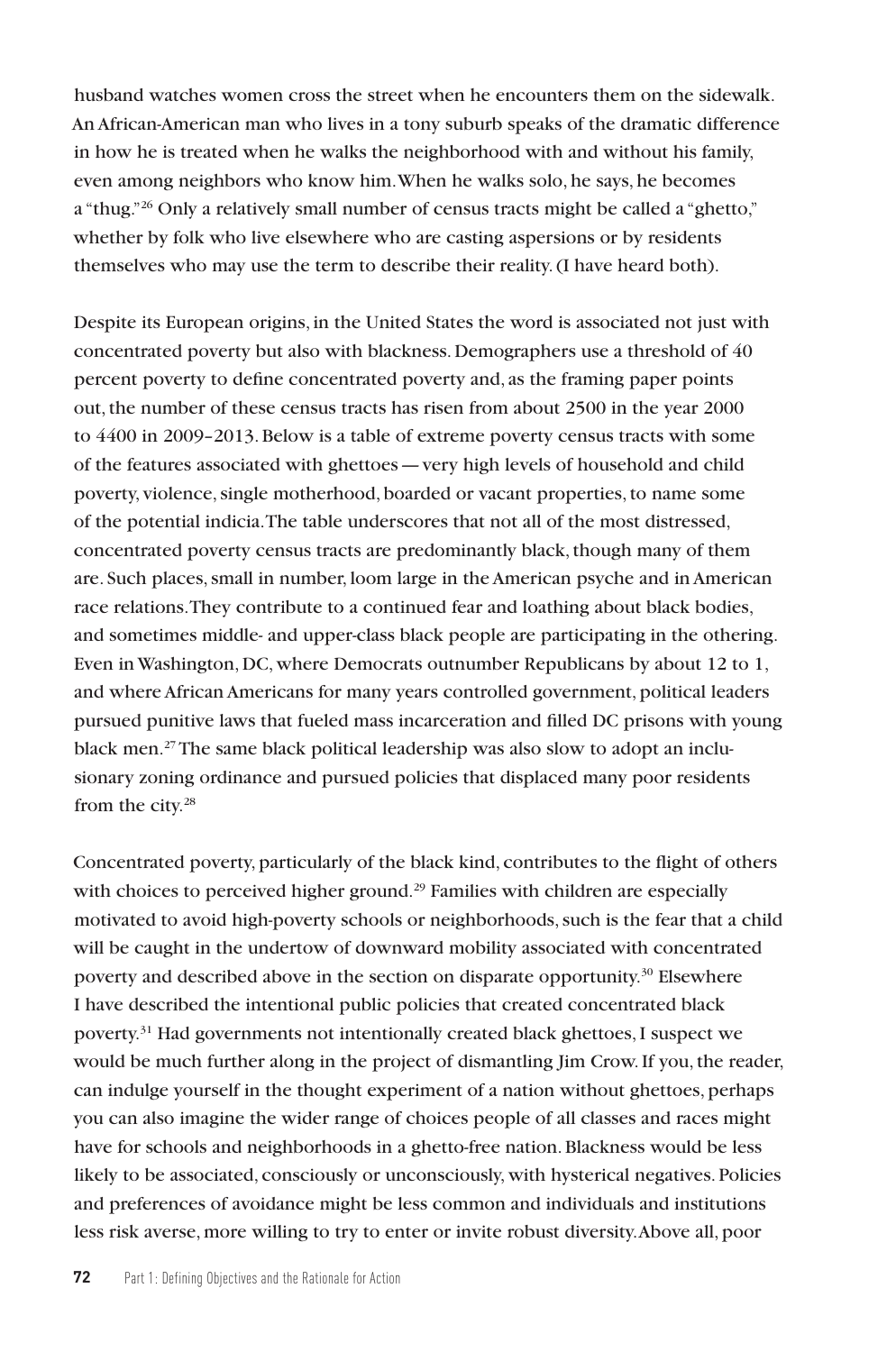| Census<br><b>Tract Number</b> | Neighborhood                                                  | Percentage<br>Poor<br>(Source: 2014<br>American<br>Community<br>Survey,<br>Census<br>Bureau) | <b>Violent Crime</b><br>Rate Per<br>1000 people<br>(Source:<br>Uniformed<br>Crime<br>Report/ local<br>precinct<br>reports) | Ethnic<br>Makeup (2010<br>Census)                          | Percentage of<br>Households<br>run by Single<br>Mothers<br>(Source: 2010<br>Census) | Kids in<br>Poverty<br>[ACS] | Vacant<br>Houses<br><b>(American</b><br>Housing<br>Survey) | Percentage<br>of Workers<br>in Service<br>Sector<br>(American<br>Community<br>Survey) |
|-------------------------------|---------------------------------------------------------------|----------------------------------------------------------------------------------------------|----------------------------------------------------------------------------------------------------------------------------|------------------------------------------------------------|-------------------------------------------------------------------------------------|-----------------------------|------------------------------------------------------------|---------------------------------------------------------------------------------------|
| 540101                        | Altgeld<br>Gardens,<br>Chicago, Ill                           | 60.80%                                                                                       | 99.02                                                                                                                      | 94% African<br>American                                    | 62.20%                                                                              | 76%                         | 37.40%                                                     | 54.70%                                                                                |
| 170200                        | Baltimore, MD<br>(State Center<br>Metro Around<br>N MLK Blvd) | 54.60%                                                                                       | 91.03                                                                                                                      | 91% African-<br>American                                   | 3.9%                                                                                | 7.40%                       | 17.20%                                                     | 61.7                                                                                  |
| 357300                        | Indianapolis,<br>In South<br>of Fountain<br>Square)           | 40.80%                                                                                       | 84.30                                                                                                                      | 29.8%<br>African-<br>American<br>12% Hispanic<br>58% white | 22%                                                                                 | 67.5%                       | 15.30%                                                     | 47.20%                                                                                |
| 0029000                       | Toledo, OH<br>(LaGrange St./<br>Water St.)                    | 82.70%                                                                                       | 77.30                                                                                                                      | 24% white<br>55% black<br>26% Hispanic                     | 26.6%                                                                               | 89.20%                      | 17.30%                                                     | 26.10%                                                                                |
| 001000                        | Rockford, Ill<br>(Kishwaukee<br>St.)                          | 62.70%                                                                                       | 75.80                                                                                                                      | 44% African-<br>American.<br>22% white,<br>17% hispanic    | 55.8%                                                                               | 78%                         | 42.20%                                                     | 38.50%                                                                                |
| 114300                        | Cleveland.<br>OH, (Kinsman<br>Rd)                             | 87.10%                                                                                       | 70.30                                                                                                                      | 98% African-<br>American                                   | 66.50%                                                                              | 88.10%                      | 27.10%                                                     | 38.60%                                                                                |
| 026900                        | Toledo, OH<br>(LaGrange St./<br>Water St.)                    | 82.70%                                                                                       | 77.30                                                                                                                      | 24% white<br>55% black<br>26% Hispanic                     | 26.6%                                                                               | 89.20%                      | 17.30%                                                     | 26.10%                                                                                |
| 009801                        | Rockford, Ill<br><b>Kishwaukee</b><br>St.)                    | 62.70%                                                                                       | 75.80                                                                                                                      | 44% African-<br>american<br>22% White<br>17% Hispanic      | 55.8%                                                                               | 78%                         | 42.20%                                                     | 38.50%                                                                                |
| 500400                        | E. St. Louis<br>(Caseyville<br>Ave)                           | 48.40%                                                                                       | 66.27                                                                                                                      | 97.7%<br>African-<br>American                              | 55.6%                                                                               | 97.50%                      | 22.90%                                                     | 34.60%                                                                                |
| 000500                        | Anniston.<br>Alabama                                          | 58.50%                                                                                       | 62.57                                                                                                                      | 91.7% African<br>American                                  | 31.6%                                                                               | 80.90%                      | 38.9                                                       | 37.70%                                                                                |

#### Table 1. Sample US neighborhoods with high levels of poverty, violence, and other features possibly associated with "ghetto."

black people might be more apt to be seen as three-dimensional human beings, worthy of the moniker "citizen."

Of course, poor black people are not the only subgroup subject to stereotyping and exclusion. A small minority of poor whites, 7.5 percent according to the framing paper, live in concentrated poverty, compared to a quarter of all poor blacks and 17.4 percent of poor Hispanics. With some suburbanization of concentrated poverty, and the winnowing out of working- and middle-class jobs in many places, there is an emerging conception of poor white dysfunction, of a white underclass that is also defined by geography. They live apart from and are not well understood by coastal elites.<sup>32</sup> This is part of the distinct cultural binary that animated the 2016 election.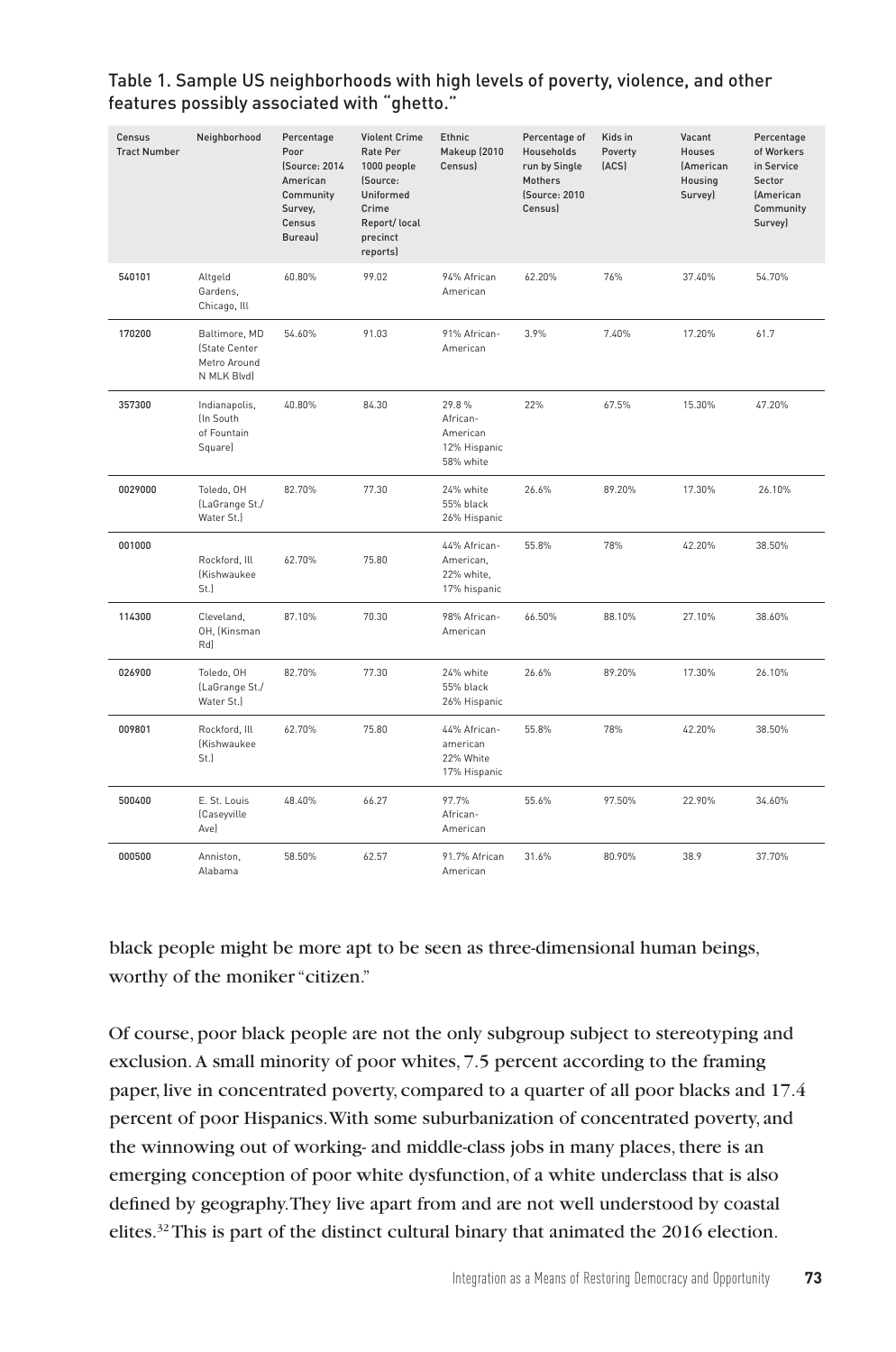Those who live far away from distressed communities—whether rural, suburban, or inner-city—can develop a lack of empathy for struggling people, a sense that they are "deplorable" and undeserving of policy interventions or real inclusion. Segregation, then, is both a symptom and a cause of race and class tensions in America.

# **TRANSCENDING FEAR: THE RISE OF THE "CULTURALLY DEXTEROUS"**

Given the enduring effectiveness of divide-and-conquer, dog-whistling politics, I have little hope of a class-consciousness arising to unify struggling people of all colors. I am, however, optimistic about the possibilities for creating ascending coalitions of culturally dexterous whites and progressive people of color that could fight together for integration and equity in the regions where they live.

Elsewhere I have defined "cultural dexterity" as the quality of being able to enter very diverse settings and feel comfortable, even when outnumbered by people of a different race or ethnicity. It requires effort, a willingness to work at learning about and being immersed in someone else's culture. And for those who undertake the effort, the process of honing cultural dexterity is never-ending. Rising interracial intimacy, immigration, demographic change, generational replacement, and increasing geographic diversity—all of these forces will have a powerful *cumulative* impact on our future. Because of these forces, the ranks of those who live with diversity and are forced to acquire dexterity will continue to expand, perhaps exponentially, in coming decades.<sup>33</sup>

The cultural dominance of integrators will be most palpable in dense metropolitan areas, where intense diversity will be inescapable. Emerging global neighborhoods, places where no particular group or culture dominates, will contribute to the rise of the culturally dexterous. An influx of global aspirants changes the complexion of a former white-flight suburb, and many whites decide to stay rather than escape to whiter exurbs. In the 50 largest US metro areas, 44 percent of suburban residents currently live in multiracial, multiethnic suburbs.<sup>34</sup> And younger whites are moving to cities that their parents and grandparents fled decades before. With proximity comes more opportunity for practicing pluralism and creating new norms of inclusion. In these spaces, the culturally dexterous could invest in public institutions that foster inclusive opportunity because they value diverse peoples and must make diversity work. This vision is distinct from mere gentrification borne of population movement and displacement. It is premised on the hope that those who value diversity will intentionally create programs, especially housing policies, and new civic institutions that actively promote robust inclusion of the poor, middle class, and affluent of all colors. Segregation and supremacy were pursued with aggressive intention for three centuries in this country. Persistent structures and practices of exclusion and nondexterous mindsets will not be overcome without conscious effort to dismantle and replace them and to instill a new culture of inclusion.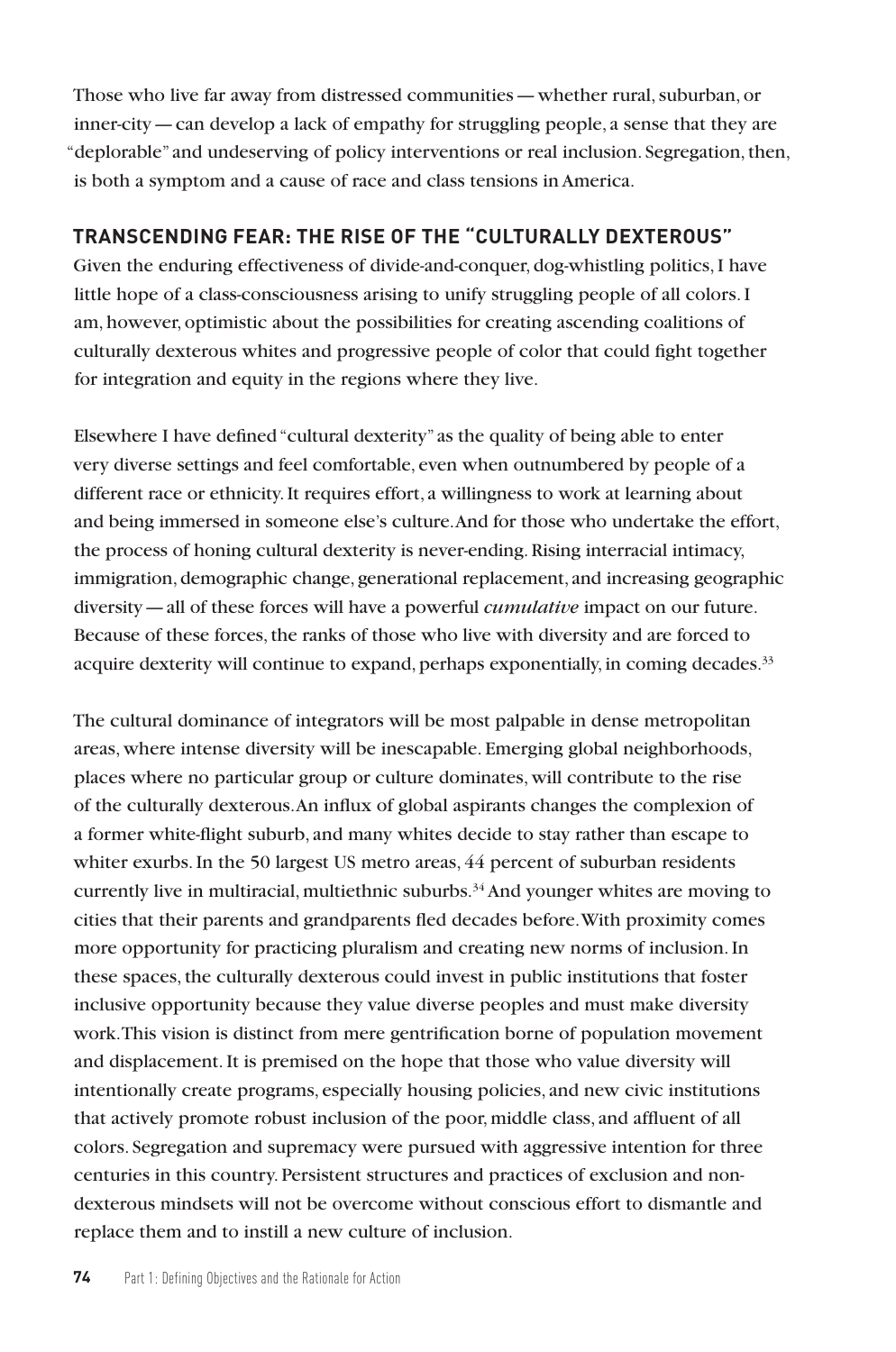Integration, pursued with care and intention, enables the willing, privileged integrationist to live in a diverse society without fear and enables poor and struggling people to access opportunity rather than be excluded from it. As an affluent citizen who lives within walking distance of subsidized housing and sends my children to a diverse public charter school where a quarter of the children are poor, I can attest to the benefits of such robust inclusion for my family and other families. At our school and in our mixed-income residential environs, people of all races and classes get practice dealing with each other, build trust and advocate together for policies and investments that will improve our schools and neighborhood. Poor black people inhabit both the school and the neighborhood, and no one thinks of them as scary aliens to be avoided.

Some communities already approximate the saner, inclusive spaces of the future. More than 400 counties, cities, or towns require or strongly incentivize new housing development to be mixed-income and 5 to 10 percent of the US population currently lives in these communities.<sup>35</sup> Integrated places typically result from permissive zoning laws that allow more density in residential development, including apartments and town houses, and they exhibit lower levels of racial prejudice. Integrated jurisdictions like Montgomery County, Maryland; West Hartford, Connecticut; and Portland, Oregon also tend to invest more in education and offer more social mobility for poor children. In contrast, segregated communities tend to have highly restrictive zoning that limits density and elevated levels of racial prejudice.<sup>36</sup>

Rising cultural dexterity may not end the exclusion and marginalization of the black and Latino poor. Accepting a majority-minority nation is one thing, ending plutocracy and ghettoes is quite another. While half of whites may be culturally dexterous by 2040, some unknowable portion will not. Some political liberalization will happen as a result of demographic changes and rising dexterity. However, concerted effort to mobilize multiracial constituencies will be necessary. No jurisdiction will enact an inclusionary zoning ordinance, welcome public transportation from less advantaged places, invest more in the disadvantaged side of town, without a loud insistent chorus of voices, an organized coalition like chapters of the Industrial Areas Foundation, demanding such policies of government!

As more of us acquire dexterity and habits of inclusion, it will become much easier to create winning coalitions and communities of civility, where a debate about school funding is more a spirited exchange about what actually works than a zero-sum fight. Many communities of decency do exist today. They support inclusionary zoning laws that allow struggling people to live near great schools and employers that might hire them. Imagining the third Reconstruction in dexterous places of the future brings a smile to my face. Research by Robert Putnam suggests that non-dexterous people burrow in and avoid civic engagement when they enter diverse settings.<sup>37</sup> But, this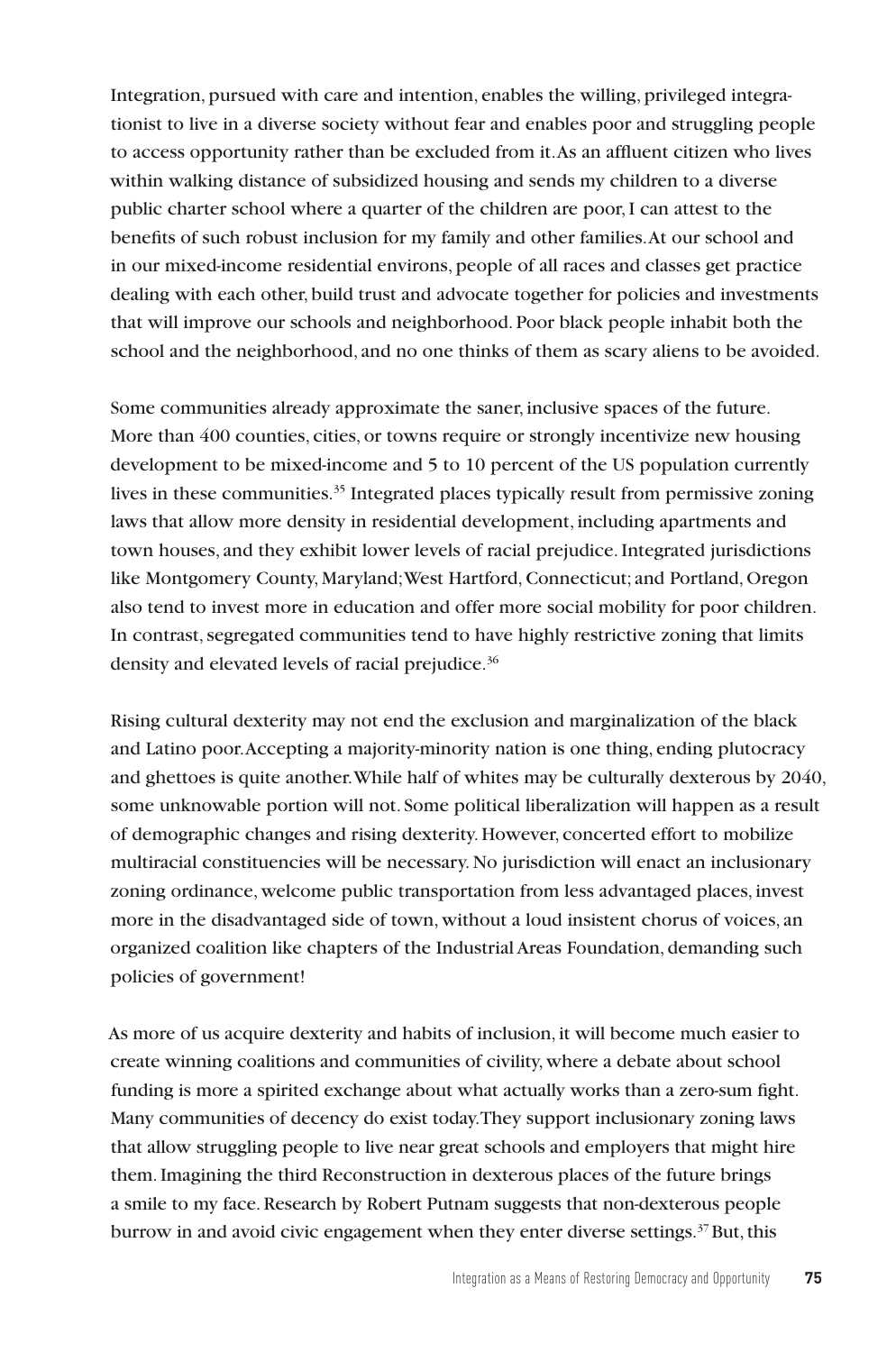avoidance trend is less likely in the future, when more people will have acquired comfort with out-groups. Such communities will multiply as the culturally dexterous multiply. There are places today that declare they are welcoming to immigrants because they want to bring vitality to their struggling communities. They work at helping new residents and existing ones to get to know and understand each other. They are building new human bridges and yes, sometimes are whipsawed by the tensions.

## **Bibliography**

- Andersen, Mark. 2014. "How D.C.'s Plan to Save Low-Income Housing Went Wrong." *Washington City Paper*. October 29. http://www. washingtoncitypaper.com/news/city-desk/blog/13069268/ how-d-c-s-plan-to-save-low-income-housing-went-wrong
- Cashin, Sheryll. 2004. *The Failures of Integration: How Race and Class Are Undermining the American Dream*. New York: PublicAffairs.
- — —. 2014. *Place Not Race: A New Vision of Opportunity*. Boston: Beacon Press.
- — —. 2017. *Loving: Interracial Intimacy in America and the Threat to White Supremacy.* Boston: Beacon Press.
- Chetty, Raj, Nathaniel Henderson, Patrick Kline, and Emmanuel Saez. 2013. "Summary of Project Findings: Executive Summary." Equality of Opportunity Project. https:// www.scribd.com/document/157408091/Harvard-Berkeley-study

Coates, Ta-Nahisi. 2013. "Beyond the Code of the Streets." *New York Times,* May 4.

- DiAngelo, Robin. 2011. "White Fragility." *International Journal of Critical Pedagogy* 3, no. 3: 54–70.
- Domina, Thurston. 2006. "Brain Drain and Brain Gain: Rising Educational Segregation in the United States, 1940–2000." *City and Community* 5, no. 4: 387–407.
- Forman, James, Jr. 2017. *Locking Up Our Own: Crime and Punishment in Black America*. New York: Farrar, Straus & Giroux.
- Jackson, Kenneth T. *Crabgrass Frontier: The Suburbanization of the United States.* New York: Oxford University Press, 1985.

Kang, Jerry. 2005. "Trojan Horses of Race." *Harvard Law Review* 118, no. 5: 1489–1593.

- Kneebone, Elizabeth, and Alan Berube. 2013. "Confronting Suburban Poverty in America." Washington: Brookings Institution Press.
- Kneebone, Elizabeth, Carrie Nadeau, and Alan Berube. 2011. "The Re-Emergence of Concentrated Poverty: Metropolitan Trends in the 2000s." Washington, DC: Brookings Institution. https://www.brookings.edu/wp-content/ uploads/2016/06/1103\_poverty\_kneebone\_nadeau\_berube.pdf.
- Logan, John R., and Brian J. Stults. "The Persistance of Segregation in the Metropolis: New Findings from the 2010 Census." Census Brief prepared for Project US2010. https://s4.ad.brown.edu/Projects/Diversity/Data/Report/report2.pdf.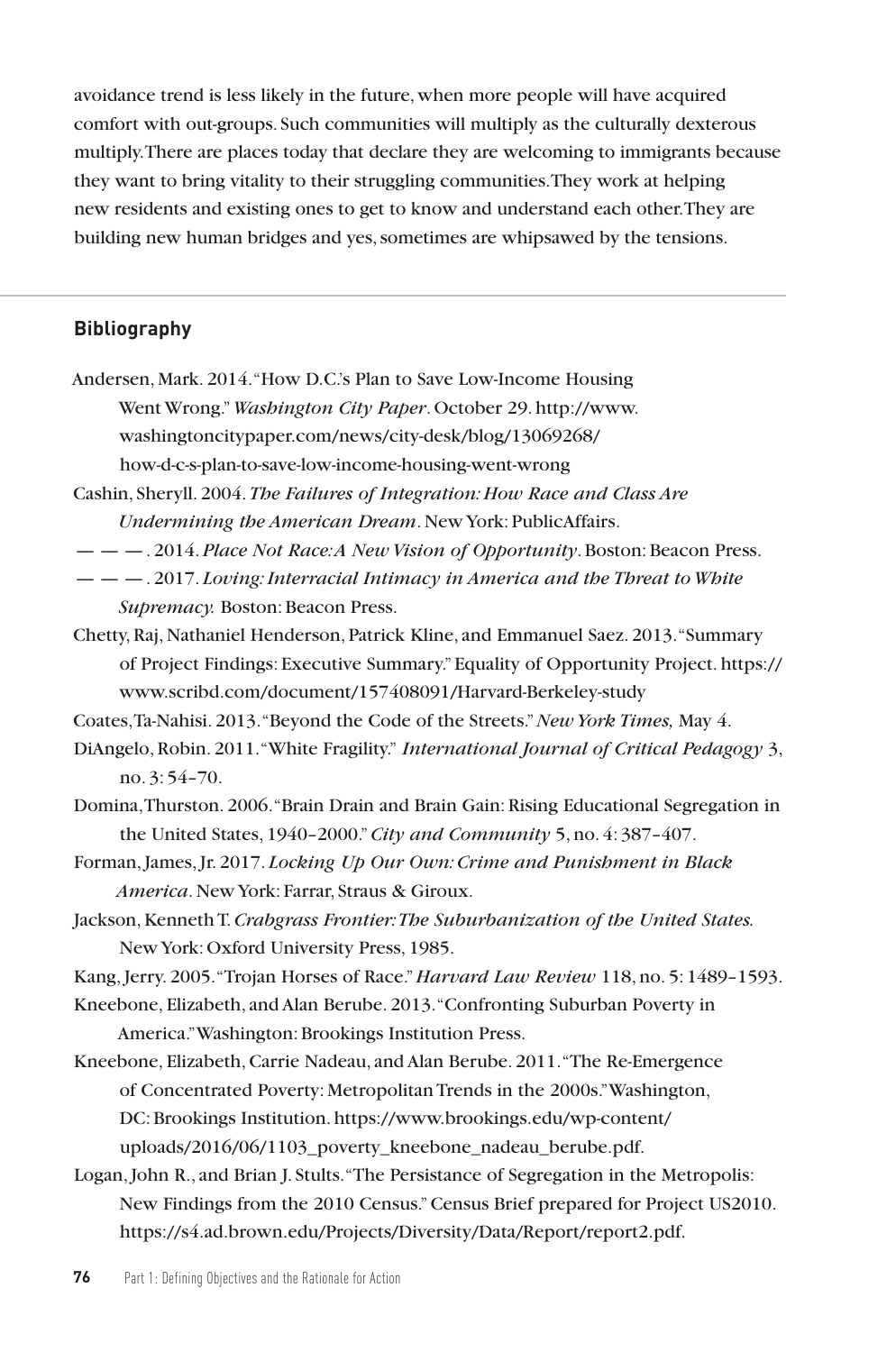- Massey, Douglas S. 2007. *Categorically Unequal: The American Stratifcation System.*  New York: Russell Sage Foundation.
- Massey, Douglas S., and Nancy A. Denton. 1993. *American Apartheid: Segregation and the Making of the Underclass*. Cambridge, MA: Harvard University Press.
- Massey, Douglas S, and Jacob S. Rugh. 2014. "Segregation in Post-Civil Rights America: Stalled Integration or End of the Segregated Century?" *Du Bois Review* 11, no. 2: 205–32.
- Mock, Brentin. 2016. "Donald Trump's Blaxploitation of 'Inner Cities.'" *Citylab*, October 11. http://www.citylab.com/crime/2016/10/ donald-trumps-blaxploitation-of-inner-cities/503714/.
- Murray, Charles. 2012. *Coming Apart: The State of White America, 1960–2010.* New York: Crown.
- Myrdal, Gunnar. 1944. *An American Dilemma: The Negro Problem and Modern Democracy*. New York: Harper & Row.
- NPR Staff. 2014. "Six Words: 'With Kids, I'm Dad. Alone, Thug.'" November 17. http:// www.npr.org/2014/11/17/361804353/six-words-with-kids-im-dad-alone-thug.
- Nevins, Sean. 2015. "Beyond Gentrification: Hundreds of DC Residents Being Forced From Their Homes." *MPN News.* April 20. http://www.mintpressnews.com/ beyond-gentrification-hundreds-of-dc-residents-being-forced-from-theirhomes/204543/
- Orfield, Myron, and Thomas Luce. 2013. "America's Racially Diverse Suburbs: Opportunities and Challenges." *Housing Policy Debate* 23, no. 2: 395–430.
- powell, john a. 2002. "Opportunity-Based Housing," *Journal of Affordable Housing & Community Development Law* 12, no.2: 188–228
- Putnam, Robert D. 2007. "E pluribus unum: Diversity and Community in the Twenty First Century. The 2006 Johan Skytte Prize Lecture." *Scandinavian Political Studies* 30 no. 2: 137–74.
- Reardon, Sean F., and Kendra Bischoff. 2011. "Income Inequality and Income Segregation." *American Journal of Sociology*, 116 no. 4: 1092–1155.
- Rothstein, Richard. 2017. *The Color of Law: A Forgotten History of How Our Government Segregated America.* New York: Liveright.
- Rotondaro, Vinnie. 2015. "Once-Aspirational Philadelphia Suburbs Struggle with Poverty." *National Catholic Reporter,* March 25. https://www.ncronline.org/ news/faith-parish/once-aspirational-philadelphia-suburbs-struggle-poverty.
- Sabadish, Natalie, and Lawrence Mishel. 2013. "CEO Pay in 2012 Was Extraordinarily High Relative to Typical Workers and Other High Earners." Issue Brief #367. Washington, DC: Economic Policy Institute. http://www.epi.org/files/2013/ceopay-2012-extraordinarily-high.pdf.
- Sampson, Robert J. 2008. "Durable Effects of Concentrated Disadvantage on Verbal Ability among African American Children." *Proceedings of the National Academy of Sciences of the United States of America* 105, no. 3: 845–52.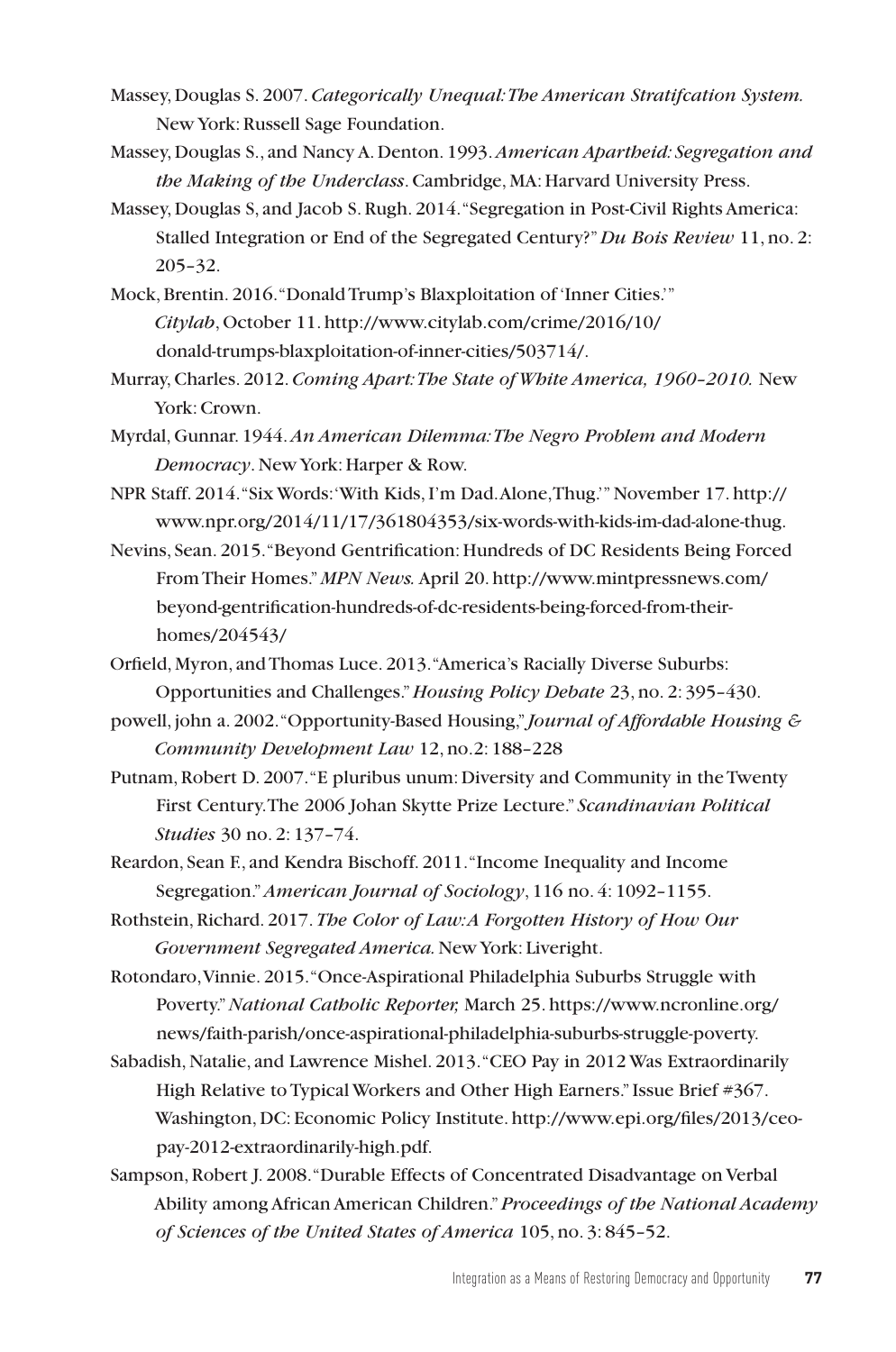- Samuels, Robert. 2013. "In District, affordable-housing plan hasn't delivered." *The Washington Post*. July 7. https://www.washingtonpost.com/local/in-districtaffordable-housing-plan-hasnt-delivered/2013/07/07/789f1070-bc03-11e2-97d4 a479289a31f9\_story.html?utm\_term=.b5081a7587d7
- Sharkey, Patrick. 2009. "Neighborhoods and the Black-White Mobility Gap." Economic Mobility Project, Pew Charitable Trust. http://www.pewtrusts.org/~/media/ legacy/uploadedfiles/wwwpewtrustsorg/reports/economic\_mobility/pewsharkeyv12pdf.pdf.
- — —. 2013. *Stuck in Place: Urban Neighborhoods and the End of Progress Toward Racial Equality.* Chicago: University of Chicago Press.
- Wodtke, Geoffrey T., David J. Harding, and Felix Elwert. 2011. "Neighborhood Effects in Temporal Perspective: The Impact of Long-Term Exposure to Concentrated Disadvantage on High School Graduation." *American Sociological Review* 76, no. 5: 713–36.

#### **Endnotes**

- Mock (2016).
- Cashin (2017).
- Myrdal (1944).
- Cashin (2017).
- Rothstein (2017); Cashin (2004); Massey and Denton (1993); Jackson (1985).
- Cashin (2004), ch. 3.
- Cashin (2014), ch.Beacon Press, 2014, Chapter 1.
- Logan and Stults (2011), 21.
- Sharkey (2009).
- Sampson (2008); Wodtke, Harding, and Elwert (2011).
- Sharkey (2013).
- Domina (2006), 394.
- powell (2002).
- Reardon and Bischoff (2011).
- Kneebone and Berube (2013), 18; Elizabeth Kneebone, Nadeau, and Berube (2011).
- Massey (2007), 19.
- Cashin (2004).
- Reardon and Bischoff (2011).
- Sabadish and Mishel (2013).
- Chetty et al. (2013).
- Rotondaro (2015).
- DiAngelo (2011), 54, 57–65.
- Kang (2005).